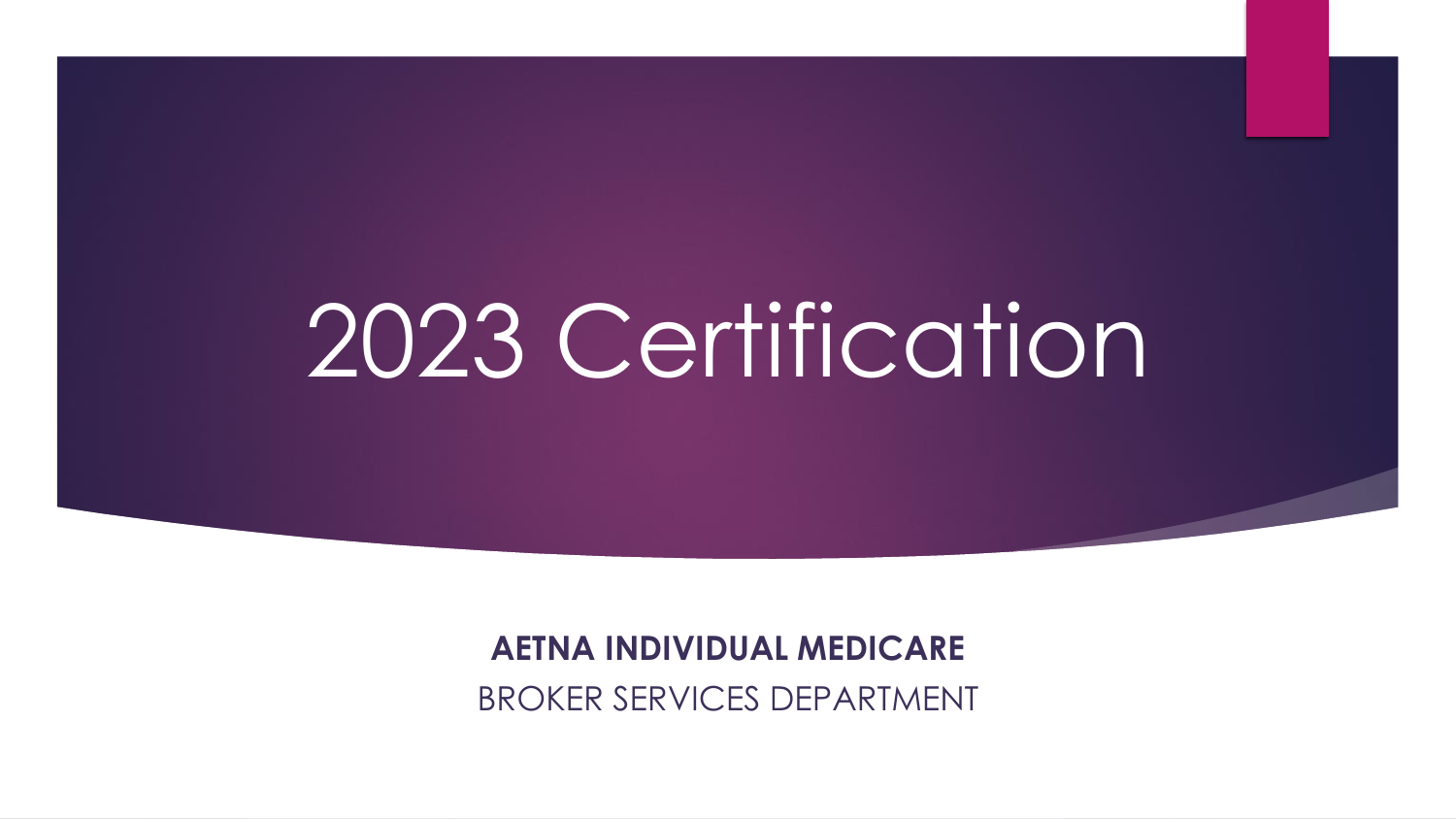## **Our vision**

▶ TO ADD FLEXIBILITY BY OFFERING A NEW "FREE OF CHARGE" OPTION TO COMPLETE 2023 AETNA INDIVIDUAL MEDICARE CERTIFICATION ALONG WITH OUR EXISTING PROCESS.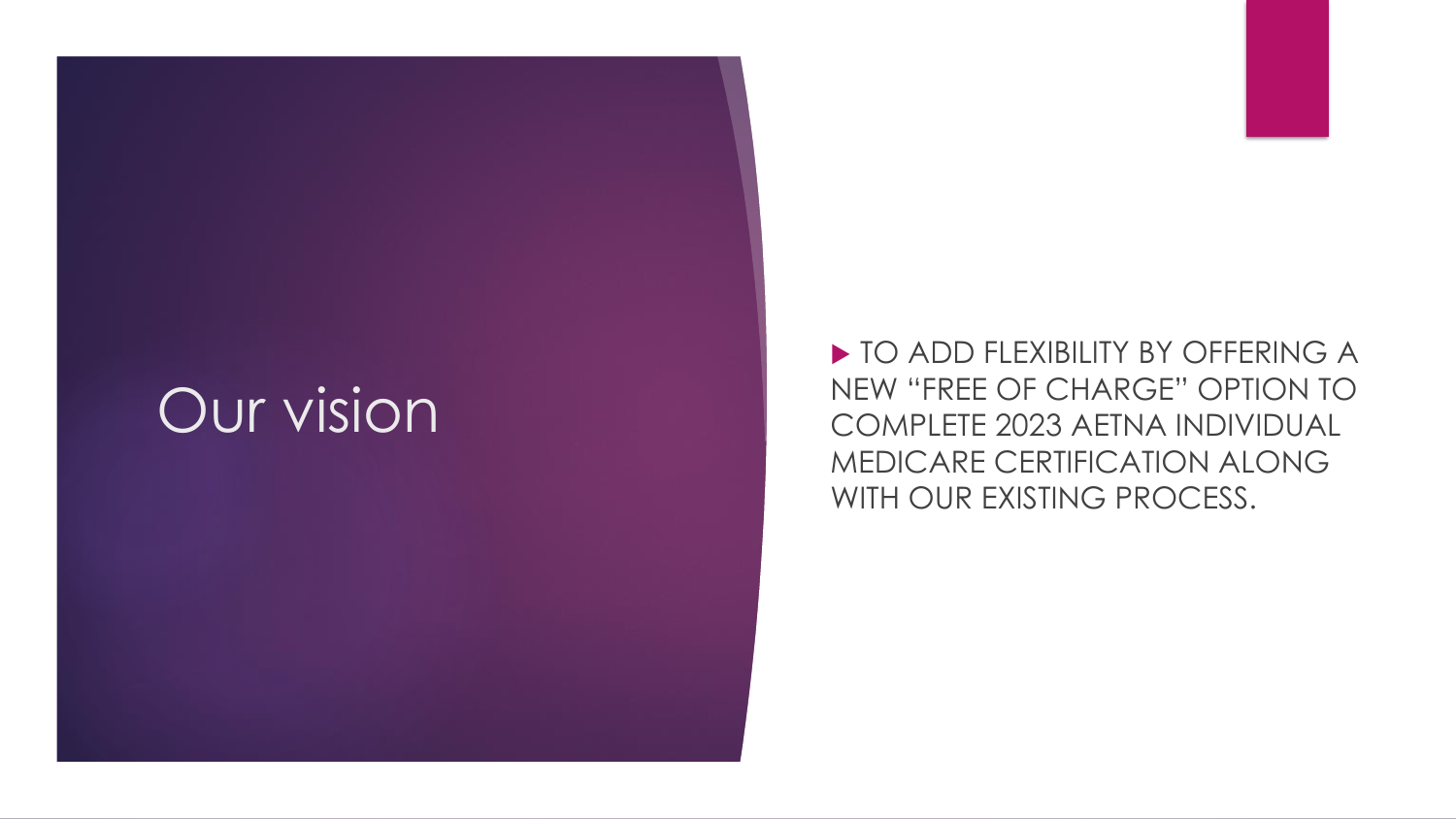### CHOOSE your path

### Choice 1

### **AHIP Medicare Training**

**Cost \$125 (This charge is consistent with prior years) Free to Frontrunners**

### **Available from Aetna website**

**Complete AHIP or transmit AHIP completed through another carrier to unlock the Aetna learning plan**

**Note: Frontrunners must take AHIP through the Aetna site on or after June 29 in order to receive free AHIP training.**

Choice 2 **Aetna Homegrown Medicare Compliance Training To market Aetna-only Free of charge**

**New!**

#### **Available from Aetna website**

**Complete as a replacement for AHIP to unlock the Aetna learning plan**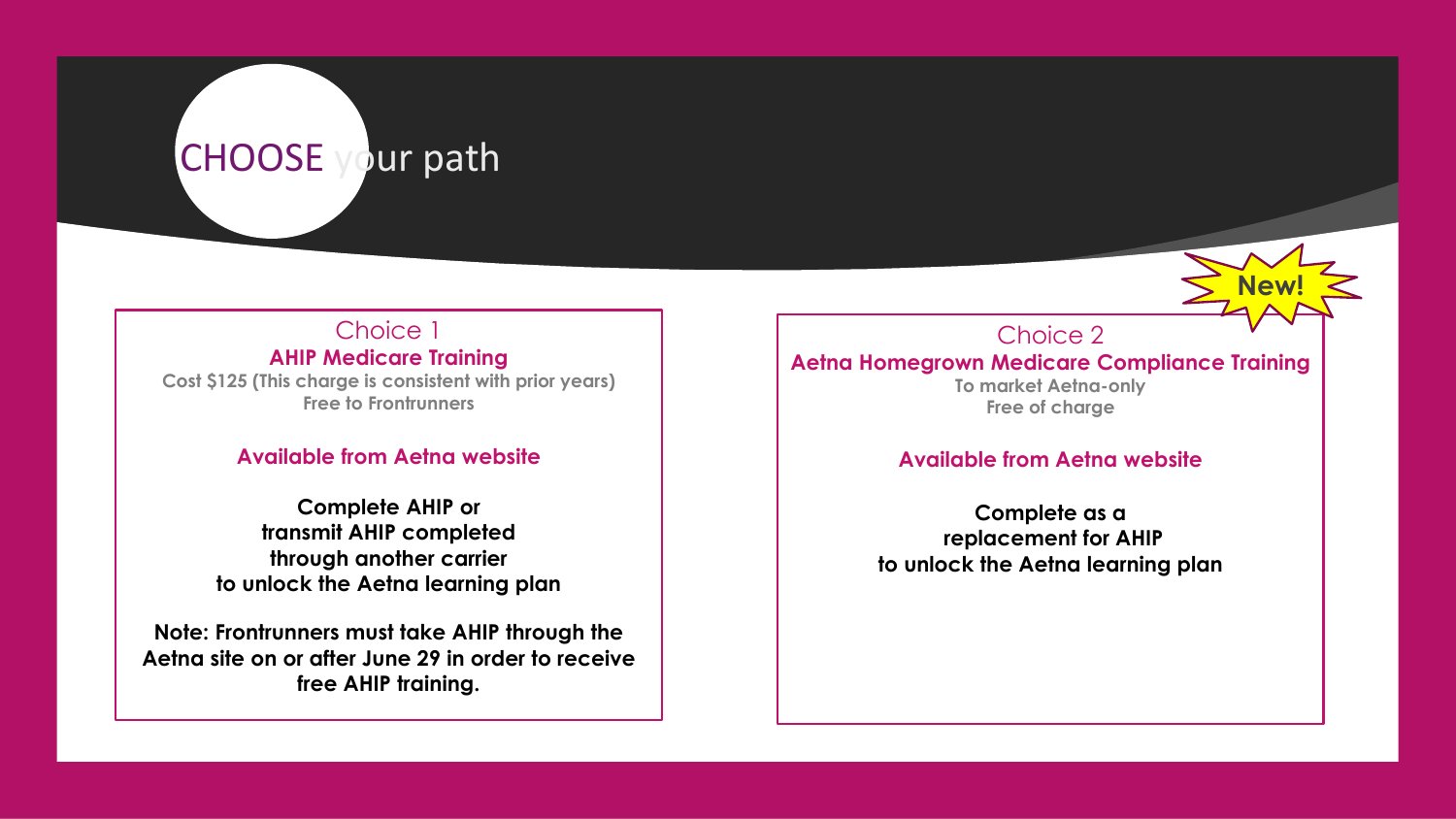### START at the Aetna certification website

#### **Aetna Certification Website**

**[www.AetnaMedicareProducerCertification.com](http://www.aetnamedicareproducercertification.com/)**

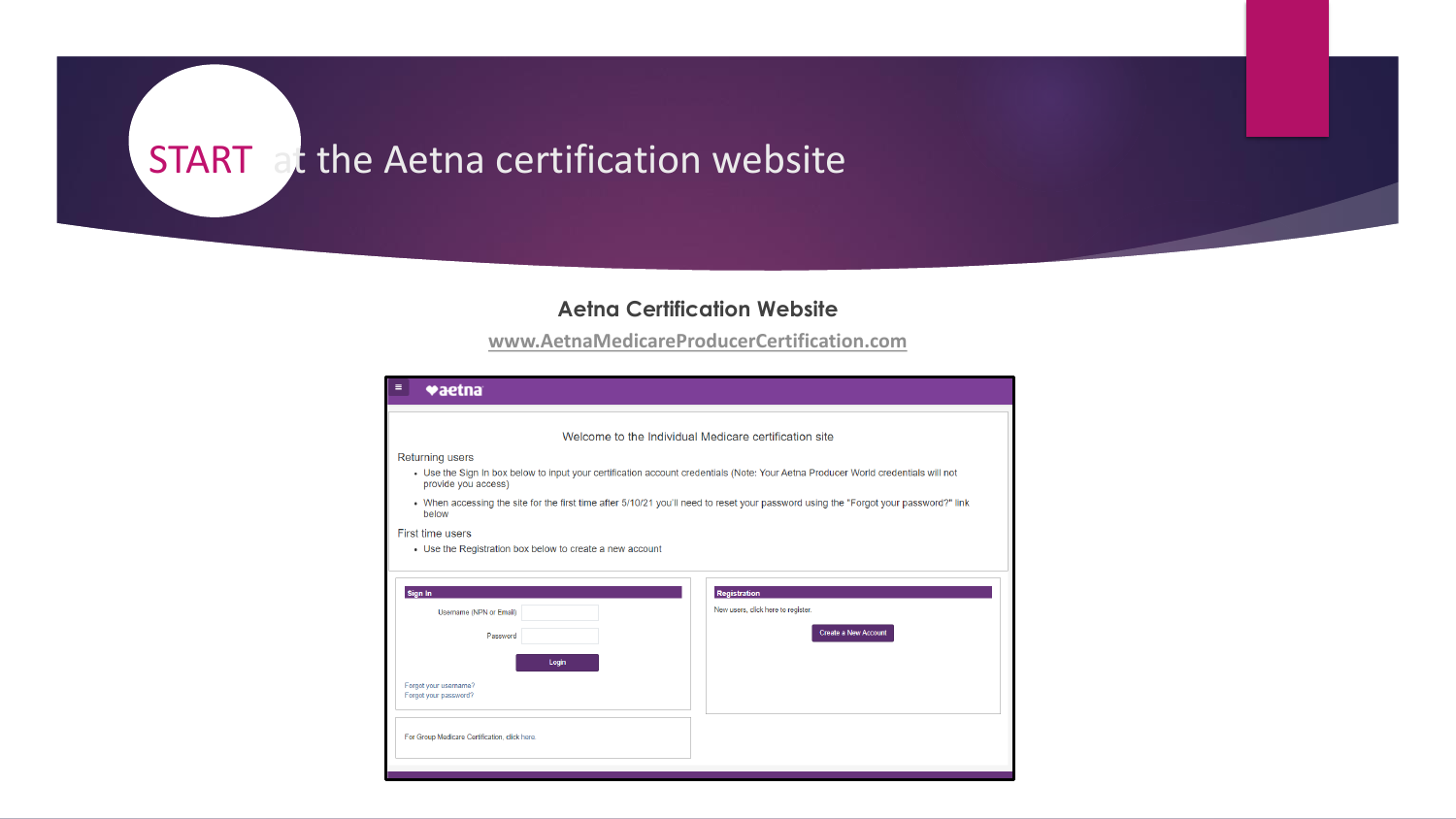#### **Cost \$125 Free to Front Runners**

### **AHIP Medicare Training**

• **AHIP Medicare Training Medicare General Compliance Fraud, Waste and Abuse**

FINISH your training

- **Aetna Core Training and Exam**
- **Aetna Attestations: FDR, MST & 3rd Party Website**
- **SilverScript Prescription Drug Plan Training and Exam**
- **Aetna MA/MAPD Overview Training**
- **Aetna D-SNP Training**
- **MA/MAPD/DSNP Exam**

**Cost \$0 Free to sell Aetna only!**

### **Aetna Homegrown Medicare Compliance Training**

- **Aetna Homegrown Medicare Training**
- **Aetna Core Training and Exam**
- **Aetna Attestations: FDR, MST & 3rd Party Website**
- **SilverScript Prescription Drug Plan Training and Exam**
- **Aetna MA/MAPD Overview Training**
- **Aetna D-SNP Training**
- **MA/MAPD/DSNP Exam**